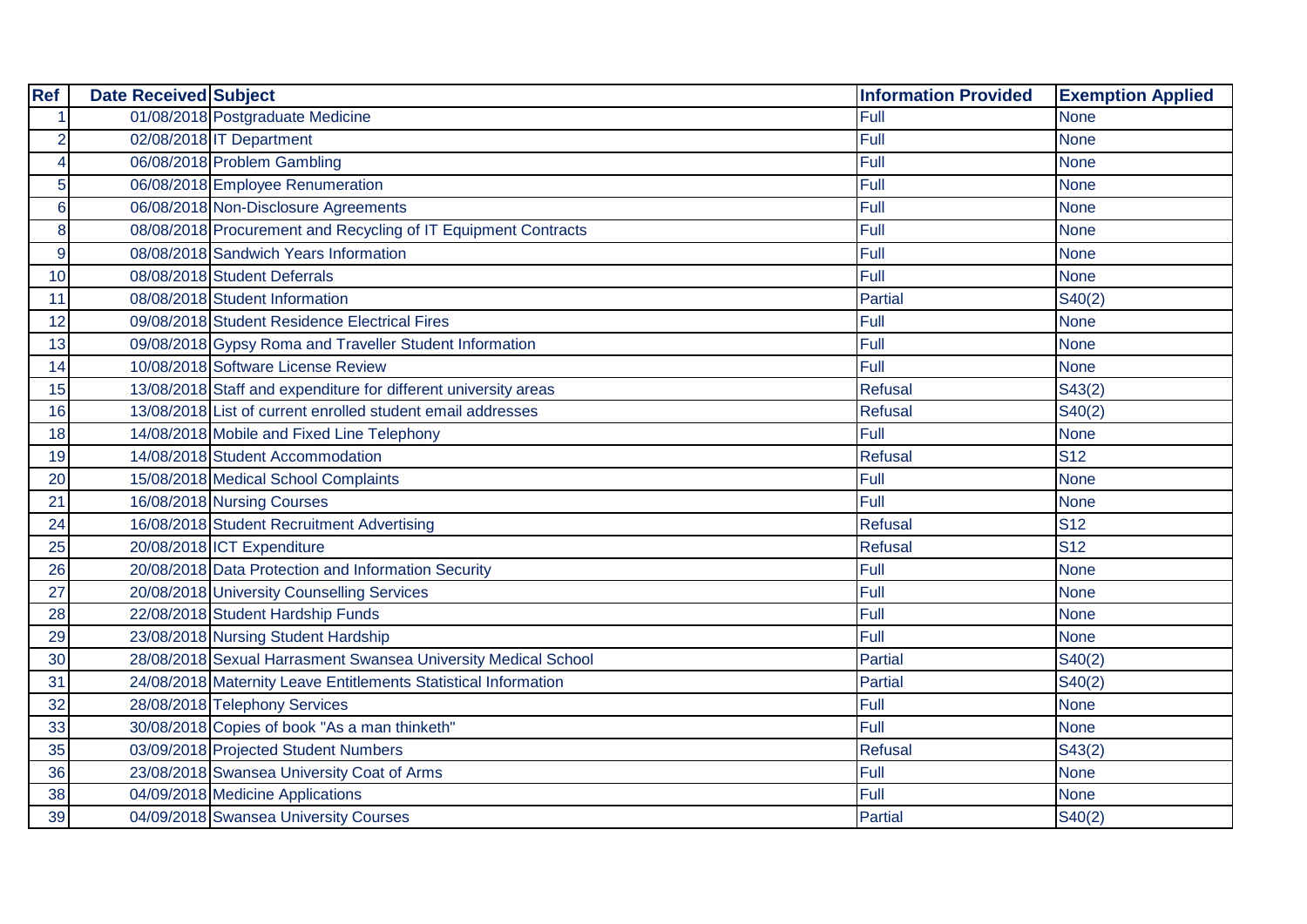| 40 |                 | 05/09/2018 2018 Undergraduate Intake                        | Full           | <b>None</b>    |
|----|-----------------|-------------------------------------------------------------|----------------|----------------|
| 41 |                 | 05/09/2018 Mental Health Counsellors                        | Full           | <b>None</b>    |
| 42 |                 | 05/09/2018 3rd Party Hosting                                | Full           | <b>None</b>    |
| 44 |                 | 06/09/2018 Medicine Degree Programmes                       | Partial        | S40(2)         |
| 45 |                 | 06/09/2018 Mental Health Services                           | Full           | <b>None</b>    |
| 46 |                 | 11/09/2018 Brexit Impact Assesments                         | Full           | <b>None</b>    |
| 47 |                 | 11/09/2018 Staff Bullying                                   | Full           | <b>None</b>    |
| 48 |                 | 12/09/2018 Printing Expenditure                             | Partial        | S43(2)         |
| 49 |                 | 14/09/2018 Medical Students Data                            | <b>Partial</b> | S40(2)         |
| 50 |                 | 17/09/2018 Admissions from UCAS Extra and UCAS Clearance    | Partial        | S40(2)         |
| 51 |                 | 17/09/2018 Foreign students from advanced standing partners | Full           | <b>None</b>    |
| 52 |                 | 18/09/2018 University Credit Cards                          | <b>Refusal</b> | <b>S12</b>     |
| 53 |                 | 20/09/2018 University Counselling Services                  | Full           | <b>None</b>    |
| 54 |                 | 20/09/2018 Freshers Week Condoms and Teabags                | Full           | <b>None</b>    |
| 56 |                 | 21/09/2018 Request for Dataset - Engineering                | Refusal        | <b>S12</b>     |
| 57 |                 | 25/09/2018 Date Rape Statistics                             | Full           | <b>None</b>    |
| 58 |                 | 25/09/2018 Care Leavers                                     | Full           | <b>None</b>    |
| 60 |                 | 02/10/2018 Procurement Contact Details                      | Full           | <b>None</b>    |
| 62 |                 | 03/10/2018 Student Refunds / Compensation                   | <b>Partial</b> | S40(2)         |
| 63 |                 | 03/10/2018 Non-UK EU Staff                                  | Full           | <b>None</b>    |
| 64 |                 | 04/10/2018 University's Careers Services                    | Full           | <b>None</b>    |
| 65 | 05/10/2018 CCTV |                                                             | Full           | <b>None</b>    |
| 67 |                 | 08/10/2018 Nursing Degree Classification                    | Full           | <b>None</b>    |
| 68 |                 | 08/10/2018 Sexual Assault                                   | Full           | <b>None</b>    |
| 70 |                 | 10/10/2018 Widening Participation Spend                     | Full           | <b>None</b>    |
| 71 |                 | 11/10/2018 Cyber Security                                   | <b>Partial</b> | <b>S31</b>     |
| 72 |                 | 12/10/2018 Admissions                                       | Full           | <b>None</b>    |
| 73 |                 | 16/10/2018 Procurement Process                              | Full           | <b>None</b>    |
| 74 |                 | 16/10/2018 Counter Terrorism and Security                   | <b>Refusal</b> | S24(2), S31(3) |
| 75 |                 | 16/10/2018 Procurement Team                                 | Full           | <b>None</b>    |
| 76 |                 | 17/10/2018 Student Deaths                                   | Full           | <b>None</b>    |
| 77 |                 | 22/10/2018 Pension Funds & Investments                      | Full           | <b>None</b>    |
| 78 |                 | 22/10/2018 Senior Interims                                  | <b>Refusal</b> | <b>S12</b>     |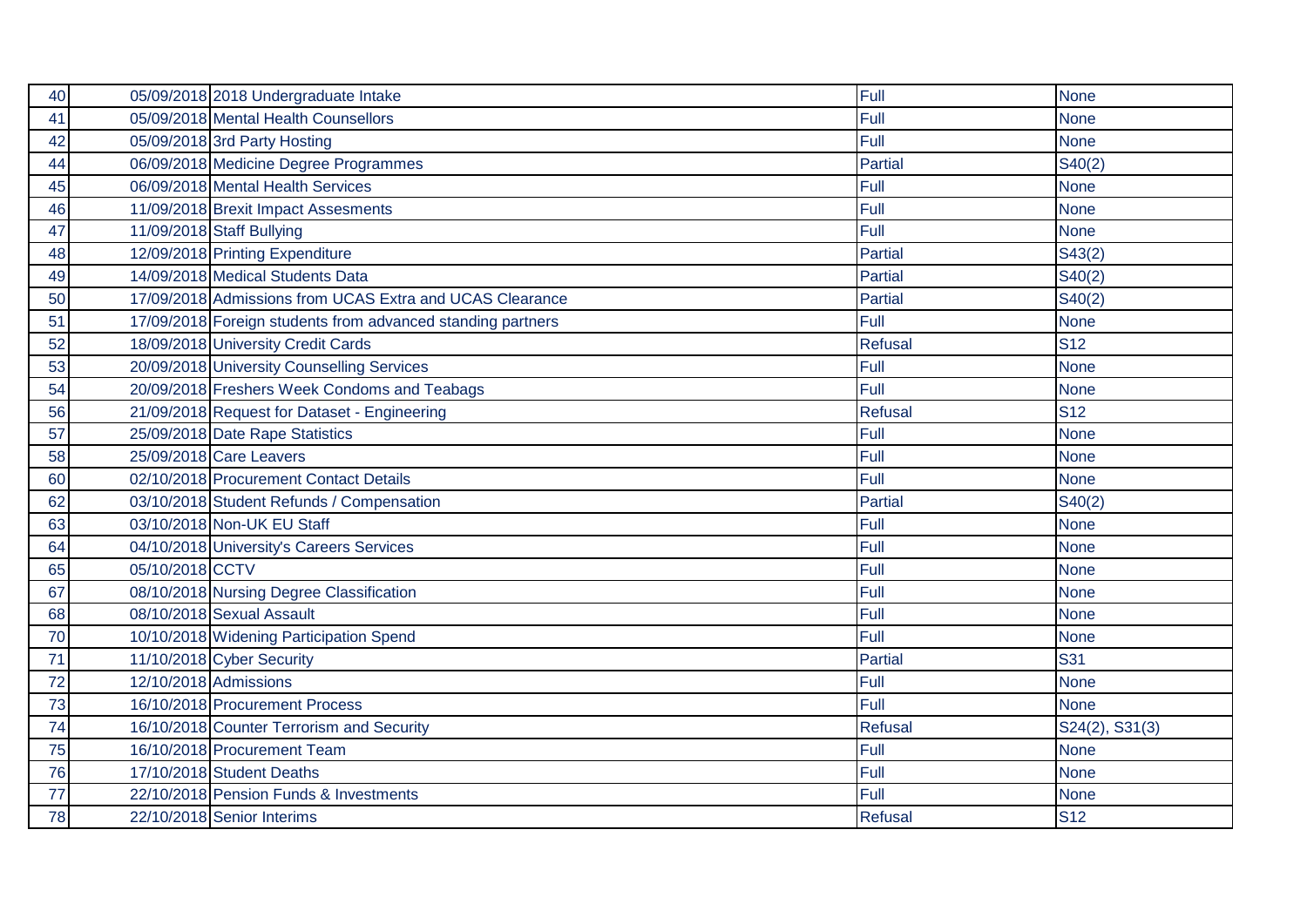| 79  |                       | 22/10/2018 Investment and Endowment                        | Full           | <b>None</b>                       |
|-----|-----------------------|------------------------------------------------------------|----------------|-----------------------------------|
| 80  |                       | 24/10/2018 Degree Apprenticeships                          | Full           | <b>None</b>                       |
| 81  |                       | 25/10/2018 Voice and Data Devices                          | Full           | <b>None</b>                       |
| 82  |                       | 29/10/2018 Student Fines                                   | Partial        | S40(2)                            |
| 83  |                       | 30/10/2018 Bloodhound Funding                              | Full           | <b>None</b>                       |
| 84  |                       | 31/10/2018 Annual Spend with Suppliers                     | Full           | <b>S16</b>                        |
| 86  |                       | 06/11/2018 Sports Bookings                                 | Full           | <b>None</b>                       |
| 87  |                       | 07/11/2018 Student Refunds / Compensation                  | Full           | <b>None</b>                       |
| 88  |                       | 06/11/2018 Library Fines                                   | Full           | <b>None</b>                       |
| 89  |                       | 27/10/2018 OSCE Examinations                               | <b>Refusal</b> | S <sub>12</sub> , S <sub>16</sub> |
| 90  |                       | 09/11/2018 Staff Wellbeing                                 | Full           | <b>None</b>                       |
| 91  |                       | 13/11/2018 Students and Mental Health                      | Full           | <b>None</b>                       |
| 92  |                       | 13/11/2018 International Students                          | Full           | <b>None</b>                       |
| 93  |                       | 14/11/2018 Sexual Harassment in the Workplace              | Partial        | S40(2)                            |
| 94  |                       | 15/11/2018 Prevent Duty                                    | Full           | <b>None</b>                       |
| 95  |                       | 16/11/2018 Police Funding                                  | Full           | <b>None</b>                       |
| 96  |                       | 16/11/2018 Access Control Systems                          | Full           | <b>None</b>                       |
| 97  |                       | 16/11/2018 Remuneration Survey                             | Full           | <b>None</b>                       |
| 98  |                       | 20/11/2018 EPSRC CDT                                       | <b>Partial</b> | S43(2)                            |
| 99  |                       | 21/11/2018 Car Parking                                     | Full           | <b>None</b>                       |
| 100 | 22/11/2018 Office 365 |                                                            | Full           | <b>None</b>                       |
| 101 |                       | 26/11/2018 Domestic abuse and Stalking                     | <b>Partial</b> | S40(2)                            |
| 102 |                       | 28/11/2018 Internal Review into FOI 083/18-19              | Full           | <b>None</b>                       |
| 103 |                       | 25/10/2018 Council Minutes                                 | Partial        | S40(2), S43(2)                    |
| 104 |                       | 28/11/2018 University Suicide                              | Full           | <b>None</b>                       |
| 105 |                       | 28/11/2018 Medical Students Data                           | <b>Refusal</b> | S40(2)                            |
| 111 |                       | 04/12/2018 First Year Mental Health                        | Full           | <b>None</b>                       |
| 112 |                       | 04/12/2018 University Expulsions                           | <b>Partial</b> | S40(2)                            |
| 113 |                       | 05/12/2018 Staff and Student Bullying and Harassment Cases | Full           | <b>None</b>                       |
| 114 |                       | 07/12/2018 Non-European Human Remains                      | Full           | <b>None</b>                       |
| 116 |                       | 10/12/2018 Mental Health Support                           | Full           | <b>None</b>                       |
| 117 |                       | 11/12/2018 Contact Information Student Support Department  | Full           | <b>None</b>                       |
| 118 | 11/12/2018 IR35       |                                                            | Full           | <b>None</b>                       |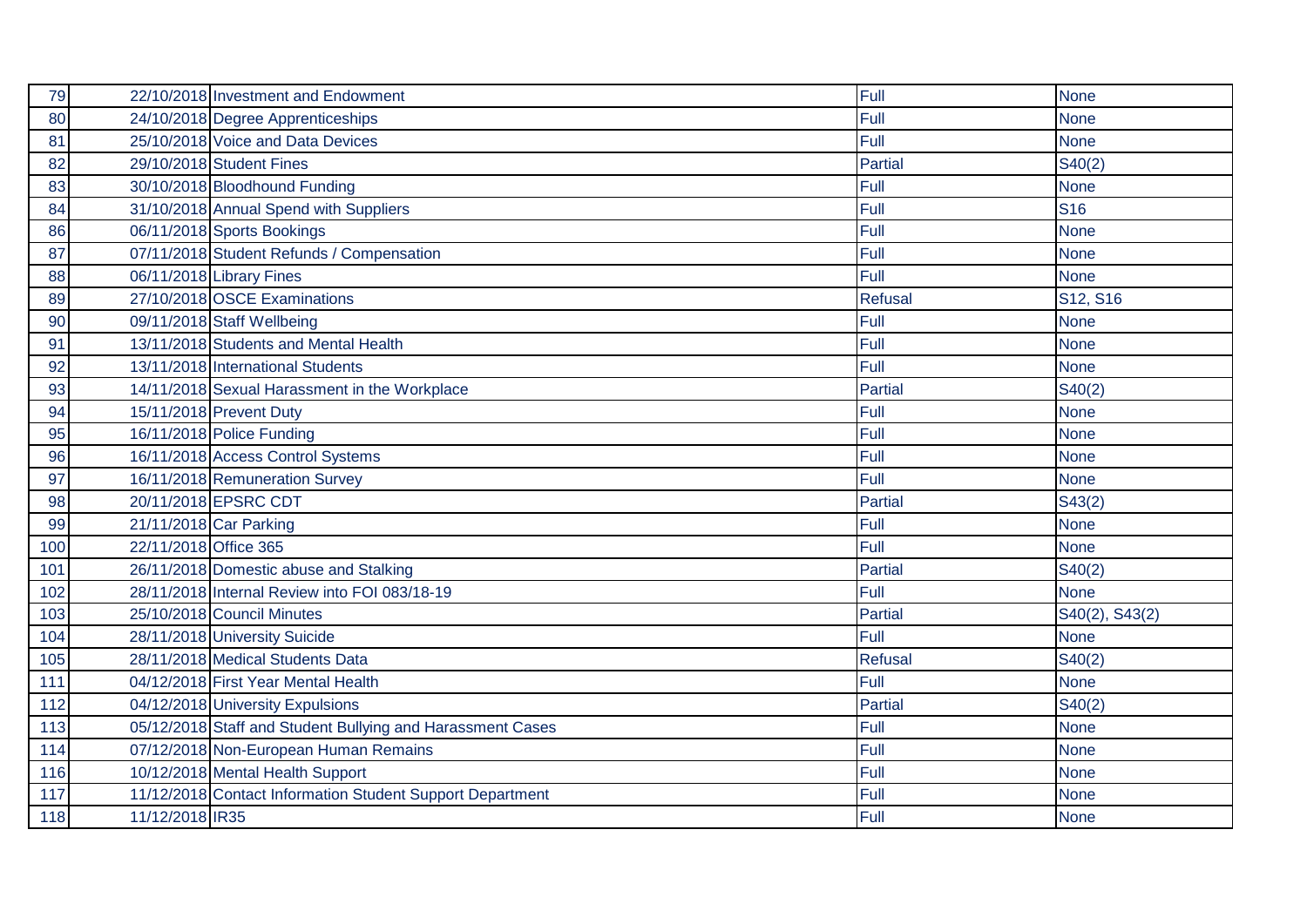| 120 | 13/12/2018 PHD in Religious Studies                              | Full           | <b>None</b>    |
|-----|------------------------------------------------------------------|----------------|----------------|
| 121 | 14/12/2018 Advertising Spend                                     | Partial        | S43(2), S40(2) |
| 122 | 18/12/2018 Midwifery Department                                  | <b>Partial</b> | S40(2)         |
| 123 | 19/12/2018 Student Visa Revocations                              | Refusal        | S12, S16       |
| 125 | 19/12/2018 Staffing Structure / Staff Contracts                  | Partial        | S40(2)         |
| 126 | 19/12/2018 IT Services                                           | Full           | <b>None</b>    |
| 127 | 20/12/2018 Drug and Alcohol Policy                               | Full           | <b>None</b>    |
| 128 | 29/12/2018 FOI Requests                                          | Full           | <b>None</b>    |
| 129 | 03/01/2019 Vehicle Information                                   | Refusal        | <b>S12</b>     |
| 130 | 04/01/2019 Over 60s Students                                     | Full           | <b>None</b>    |
| 132 | 07/01/2019 Animal Experimentation                                | <b>Refusal</b> | <b>S12</b>     |
| 133 | 08/01/2019 Accessing Users' Data                                 | Refusal        | <b>S12</b>     |
| 134 | 09/01/2019 EU Settlement Scheme                                  | Full           | <b>None</b>    |
| 135 | 10/01/2019 Complaints from Swansea residents                     | <b>Refusal</b> | <b>S12</b>     |
| 136 | 10/01/2019 Student Admissions                                    | <b>Partial</b> | <b>S21</b>     |
| 137 | 10/01/2019 Applicants Missing Offers                             | <b>Refusal</b> | <b>S12</b>     |
| 138 | 10/01/2019 Student number for IT courses                         | Full           | <b>None</b>    |
| 139 | 09/01/2019 PhD Examinations                                      | Partial        | S40(2)         |
| 140 | 14/01/2019 Telephone Maintenance                                 | Full           | <b>None</b>    |
| 141 | 14/01/2019 Hendrefoelen Student Village                          | Full           | <b>None</b>    |
| 142 | 14/01/2019 Sexual Abuse                                          | Full           | <b>None</b>    |
| 143 | 14/01/2019 Energy Manager                                        | Full           | <b>None</b>    |
| 144 | 15/01/2019 Hate Crime                                            | Partial        | S40(2)         |
| 145 | 15/01/2019 Overseas Campus                                       | Full           | <b>None</b>    |
| 146 | 15/01/2019 Academic Sanctions                                    | Partial        | S40(2)         |
| 148 | 17/01/2019 Student on Student Crime                              | Full           | <b>None</b>    |
| 151 | 21/01/2019 Widening Participation at Masters                     | Full           | <b>None</b>    |
| 152 | 22/01/2019 Students with Learning and Mental Health Disabilities | Refusal        | <b>S12</b>     |
| 154 | 22/01/2019 Telephony Services                                    | Full           | <b>None</b>    |
| 155 | 22/01/2019 MA Media Course Materials and Reading List            | Partial        | S43(2)         |
| 157 | 23/01/2019 Donations to the University                           | Full           | <b>None</b>    |
| 158 | 23/01/2019 Immigration and Visa Monitoring                       | <b>Refusal</b> | <b>S12</b>     |
| 159 | 24/01/2019 Animal Experimentation                                | Full           | <b>None</b>    |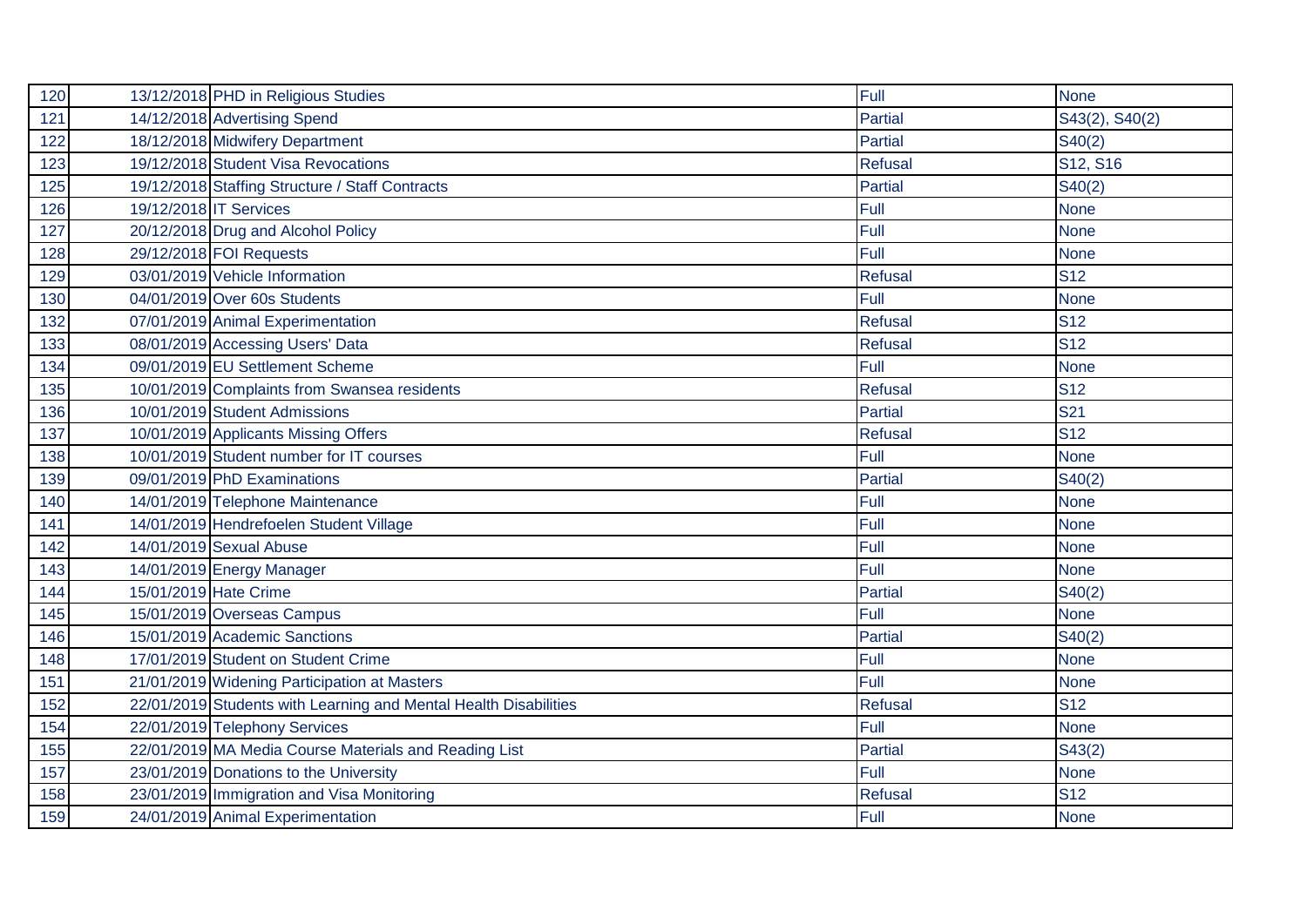| 160 |                      | 24/01/2019 Staff-Student Relationship Policies                                    | Partial        | S40(2)         |
|-----|----------------------|-----------------------------------------------------------------------------------|----------------|----------------|
| 161 |                      | 24/01/2019 Dyslexia within medical students                                       | Full           | <b>None</b>    |
| 162 |                      | 25/01/2019 Medical School Handbook relating to Research/Postgraduate Students     | <b>Partial</b> | S40(2)         |
| 163 |                      | 28/01/2019 Drug Searches                                                          | Partial        | S40(2)         |
| 164 |                      | 29/01/2019 Mental Health Counsellors                                              | Full           | <b>None</b>    |
| 165 |                      | 29/01/2019 UK Government Loans                                                    | Full           | <b>None</b>    |
| 166 |                      | 28/01/2019 Student on Student Crime                                               | Partial        | S40(2)         |
| 168 |                      | 30/01/2019 Medical Students Data                                                  | <b>Partial</b> | S40(2)         |
| 169 |                      | 30/01/2019 Current Construction Projects                                          | Full           | <b>None</b>    |
| 170 |                      | 30/01/2019 Nutritional Teaching at Medical School                                 | Full           | <b>None</b>    |
| 171 |                      | 31/01/2019 Sexual Assault                                                         | Full           | <b>None</b>    |
| 173 |                      | 05/02/2019 Staffing - Data Protection, Information Security, Training/Procurement | Full           | None           |
| 174 |                      | 11/02/2019 IPv4 and IPv6 Networks                                                 | Full           | <b>None</b>    |
| 175 |                      | 11/02/2019 Female Gender Mutilation Training and Education                        | Full           | <b>None</b>    |
| 176 |                      | 11/02/2019 Employment Disputes                                                    | Partial        | S40(2)         |
| 177 |                      | 12/02/2019 GAMSAT Scoring                                                         | Full           | <b>None</b>    |
| 178 |                      | 12/02/2019 Non-Disclosure Agreements                                              | <b>Refusal</b> | <b>S12</b>     |
| 179 |                      | 13/02/2019 Enterprise Applications Software                                       | Full           | <b>None</b>    |
| 181 |                      | 14/02/2019 School of Management Staffing                                          | <b>Refusal</b> | <b>S12</b>     |
| 182 |                      | 15/02/2019 University Racism Complaints                                           | partial        | S40(2)         |
| 183 |                      | 15/02/2019 Support for the Welsh Space Industry                                   | <b>Refusal</b> | <b>S12</b>     |
| 184 |                      | 14/02/2019 Rape and Sexual Assault                                                | Full           | <b>None</b>    |
| 185 |                      | 19/02/2019 Procurement of Telecoms and IT Hardware and Services                   | Full           | <b>None</b>    |
| 186 |                      | 20/02/2019 Sexual Harassment Complaints                                           | <b>Partial</b> | S40(2)         |
| 187 | 21/02/2019 Donations |                                                                                   | Partial        | S43(2), S40(2) |
| 188 |                      | 21/02/2019 Sports Centre Membership Costs                                         | Full           | <b>None</b>    |
| 189 |                      | 25/02/2019 Library Fees                                                           | Full           | <b>None</b>    |
| 190 |                      | 25/02/2019 Student Admissions                                                     | Full           | <b>None</b>    |
| 191 |                      | 27/02/2019 Romanian students                                                      | Full           | <b>None</b>    |
| 192 |                      | 27/02/2019 Spending on external legal services for inquests                       | Full           | <b>None</b>    |
| 193 |                      | 01/03/2019 Temporary Agency Labour                                                | Full           | <b>None</b>    |
| 194 |                      | 04/03/2019 Plagarism Detection Tools                                              | <b>Refusal</b> | S12, S16       |
| 195 |                      | 04/03/2019 Intellectual Property Policies                                         | Full           | <b>None</b>    |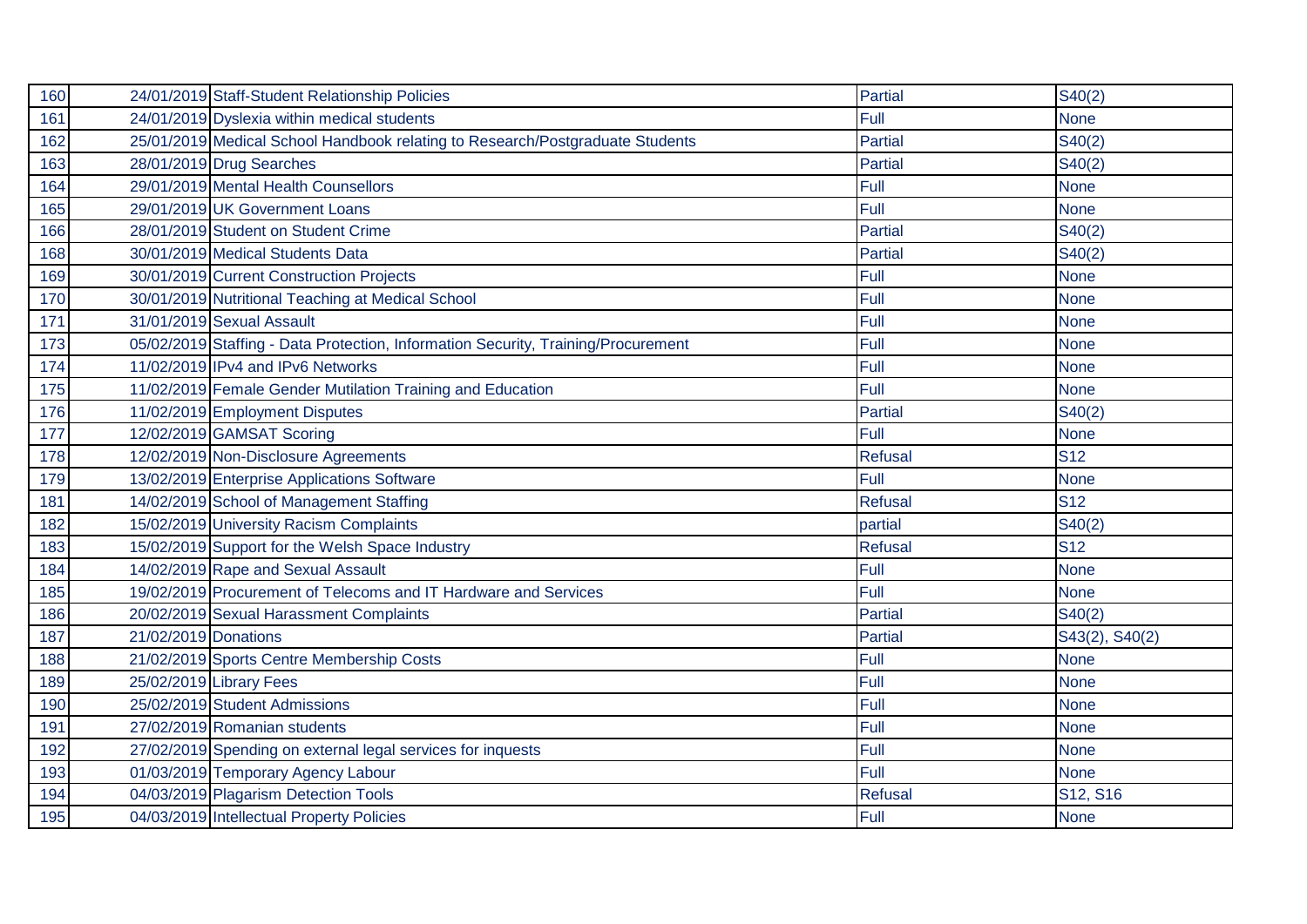| 196 |                        | 04/03/2019 University Cheating                                                                    | Full           | <b>None</b>    |
|-----|------------------------|---------------------------------------------------------------------------------------------------|----------------|----------------|
| 197 |                        | 05/03/2019 Hillary Clinton's Nomination                                                           | Refusal        | S14(1)         |
| 198 |                        | 05/03/2019 Swansea University Social Media                                                        | <b>Refusal</b> | S12, S16       |
| 199 |                        | 06/03/2019 Career/Graduate Fairs/Events and Teaching Supply Agencies                              | Full           | <b>None</b>    |
| 202 |                        | 11/03/2019 Cyber-attacks and Cyber Security                                                       | <b>Refusal</b> | <b>S31</b>     |
| 203 | 11/03/2019 IT Services |                                                                                                   | Full           | <b>None</b>    |
| 204 |                        | 11/03/2019 Oil, Coal, Gas (Fracking) and Arms Manufacturing                                       | Full           | <b>None</b>    |
| 205 |                        | 11/03/2019 University Pensions and Fossil Fuels                                                   | Full           | <b>None</b>    |
| 206 |                        | 11/03/2019 Declarations of Interest                                                               | Full           | <b>None</b>    |
| 207 |                        | 12/03/2019 Suspended Students and Mental Health                                                   | Refusal        | <b>S12</b>     |
| 208 |                        | 12/03/2019 Mphys Student Statistics                                                               | Refusal        | <b>S12</b>     |
| 209 |                        | 13/03/2019 SMT Software                                                                           | Full           | <b>None</b>    |
| 210 |                        | 13/03/2019 Staff Disciplinaries                                                                   | <b>Partial</b> | S40(2)         |
| 211 |                        | 15/03/2019 SOM Staffing                                                                           | Partial        | S40(2), S43(2) |
| 212 |                        | 15/03/2019 Paramedic Science Course                                                               | Full           | <b>None</b>    |
| 213 |                        | 15/03/2019 Workplace Pension Scheme                                                               | Full           | <b>None</b>    |
| 214 |                        | 18/03/2019 Sexual Assault on Female Students                                                      | Full           | <b>None</b>    |
| 215 |                        | 18/03/2019 Entitlements of Staff                                                                  | Full           | <b>None</b>    |
| 216 |                        | 19/03/2019 Medical Students and sociology                                                         | Full           | <b>None</b>    |
| 217 |                        | 21/03/2019 Postgraduate education provision                                                       | Full           | <b>None</b>    |
| 218 |                        | 21/03/2019 Undergraduate nursing courses                                                          | Full           | <b>None</b>    |
| 219 |                        | 21/03/2019 Students with Learning and Mental Health Disabilities (refined request from 152/18-19) | Full           | <b>None</b>    |
| 220 |                        | 25/03/2019 Undergraduate BA Classics                                                              | <b>Partial</b> | S40(2)         |
| 221 |                        | 25/03/2019 Recruitment Agency Spend                                                               | Full           | <b>None</b>    |
| 222 |                        | 25/03/2019 Vice Chancellor's Expenses                                                             | Full           | <b>None</b>    |
| 224 |                        | 27/03/2019 Graduate Entry Medicine (A101) waiting list                                            | Full           | <b>None</b>    |
| 225 |                        | 28/03/2019 Architecture Courses                                                                   | Full           | <b>None</b>    |
| 226 |                        | 28/03/2019 University's Income, Surplus and / or Deficit                                          | <b>Partial</b> | S21, S43(2)    |
| 227 |                        | 28/03/2019 Recording lectures, buying essays                                                      | Full           | <b>None</b>    |
| 229 |                        | 29/03/2019 Monitoring student social media accounts                                               | Full           | <b>None</b>    |
| 230 |                        | 01/04/2019 Data Retention Schedule                                                                | Full           | <b>None</b>    |
| 232 |                        | 02/04/2019 No Deal Brexit Planning                                                                | <b>Partial</b> | S40(2), S43(2) |
| 233 |                        | 02/04/2019 Contract Cheating                                                                      | Full           | <b>None</b>    |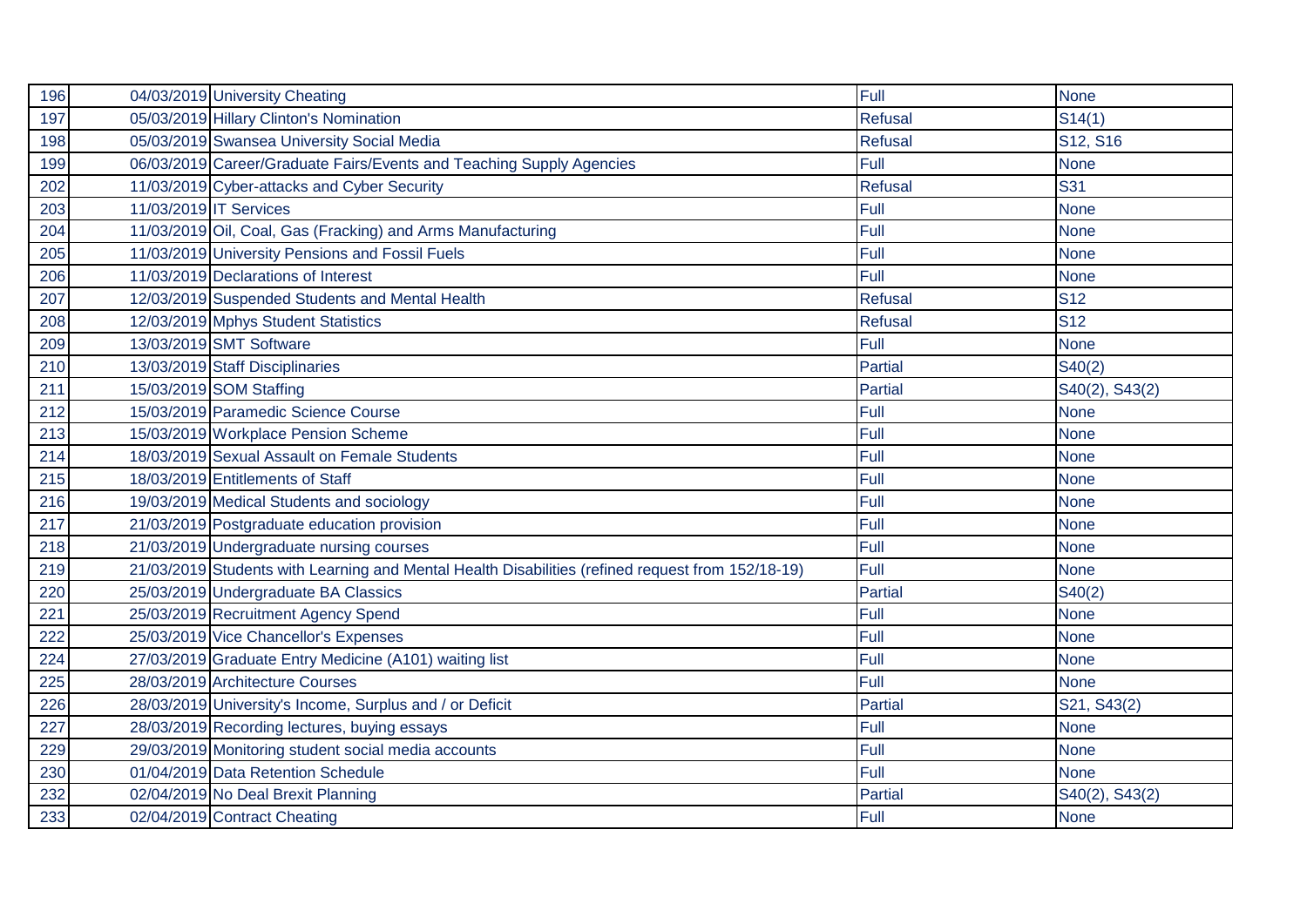| 234 | 25/03/2019 Intercalation Practices                                 | Full           | <b>None</b> |
|-----|--------------------------------------------------------------------|----------------|-------------|
| 235 | 04/04/2019 Racism Complaints - Antisemitism and Islamophobia       | Full           | <b>None</b> |
| 236 | 04/04/2019 Animals tested on for research purposes                 | Full           | <b>None</b> |
| 239 | 09/04/2019 Student Mental Health                                   | Full           | <b>None</b> |
| 240 | 09/04/2019 LAN Contract                                            | Full           | <b>None</b> |
| 241 | 09/04/2019 University Racism                                       | <b>Partial</b> | S40(2)      |
| 242 | 10/04/2019 Knife Related Incidents                                 | Full           | <b>None</b> |
| 243 | 11/04/2019 Mental Health Services                                  | Full           | <b>None</b> |
| 245 | 15/04/2019 Sexual Assault Allegations                              | Full           | <b>None</b> |
| 246 | 15/04/2019 Sexual Assault and Rape                                 | Full           | <b>None</b> |
| 247 | 15/04/2019 Drink Spiking                                           | Full           | <b>None</b> |
| 248 | 15/04/2019 Academic Appeals                                        | Full           | <b>None</b> |
| 249 | 15/04/2019 PhD Thesis Access (Embargoed)                           | Refusal        | <b>S21</b>  |
| 250 | 15/04/2019 Student Recruitment Marketing Spend                     | Refusal        | S43(2)      |
| 251 | 15/04/2019 Buildings & Non Fire Retardant Features                 | Full           | <b>None</b> |
| 252 | 16/04/2019 International Students and Immigration                  | <b>Refusal</b> | <b>S12</b>  |
| 253 | 16/04/2019 Accomodation Services                                   | Full           | <b>None</b> |
| 254 | 16/04/2019 Spend on Counsellors Wages                              | Full           | <b>None</b> |
| 255 | 12/04/2019 WAN contract - update on FOI 154/18-19                  | Full           | <b>None</b> |
| 256 | 18/04/2019 Head of Procurement Contact details                     | Full           | <b>None</b> |
| 257 | 23/04/2019 Student Non-Disclosure Agreements                       | Partial        | S40(2)      |
| 258 | 23/04/2019 FTE Counsellors Employed                                | Full           | <b>None</b> |
| 259 | 23/04/2019 Graduate Entry Medicine Waitlist                        | Full           | <b>None</b> |
| 260 | 24/04/2019 A101 Graduate Entry Medicine Waitlist                   | Full           | <b>None</b> |
| 261 | 24/04/2019 Non-Disclosure Agreements - male / female breakdown     | Full           | <b>None</b> |
| 262 | 25/04/2019 Complaints alleging racism                              | Full           | <b>None</b> |
| 263 | 26/04/2019 Sub-contractors/Suppliers involved on IMPACT under Kier | Full           | <b>None</b> |
| 264 | 29/04/2019 Graduate Entry Medicine A101 Offers                     | <b>Partial</b> | S43(2)      |
| 265 | 29/04/2019 Financial Report 2017/18                                | <b>Refusal</b> | <b>S22</b>  |
| 267 | 29/04/2019 Student Crime Statistics                                | Full           | <b>None</b> |
| 268 | 29/04/2019 University Building Lifts                               | Full           | <b>None</b> |
| 269 | 30/04/2019 Student Nurse Withdrawals                               | Full           | <b>None</b> |
| 270 | 01/05/2019 Staffing statistics for specific teams                  | <b>Partial</b> | S40(2)      |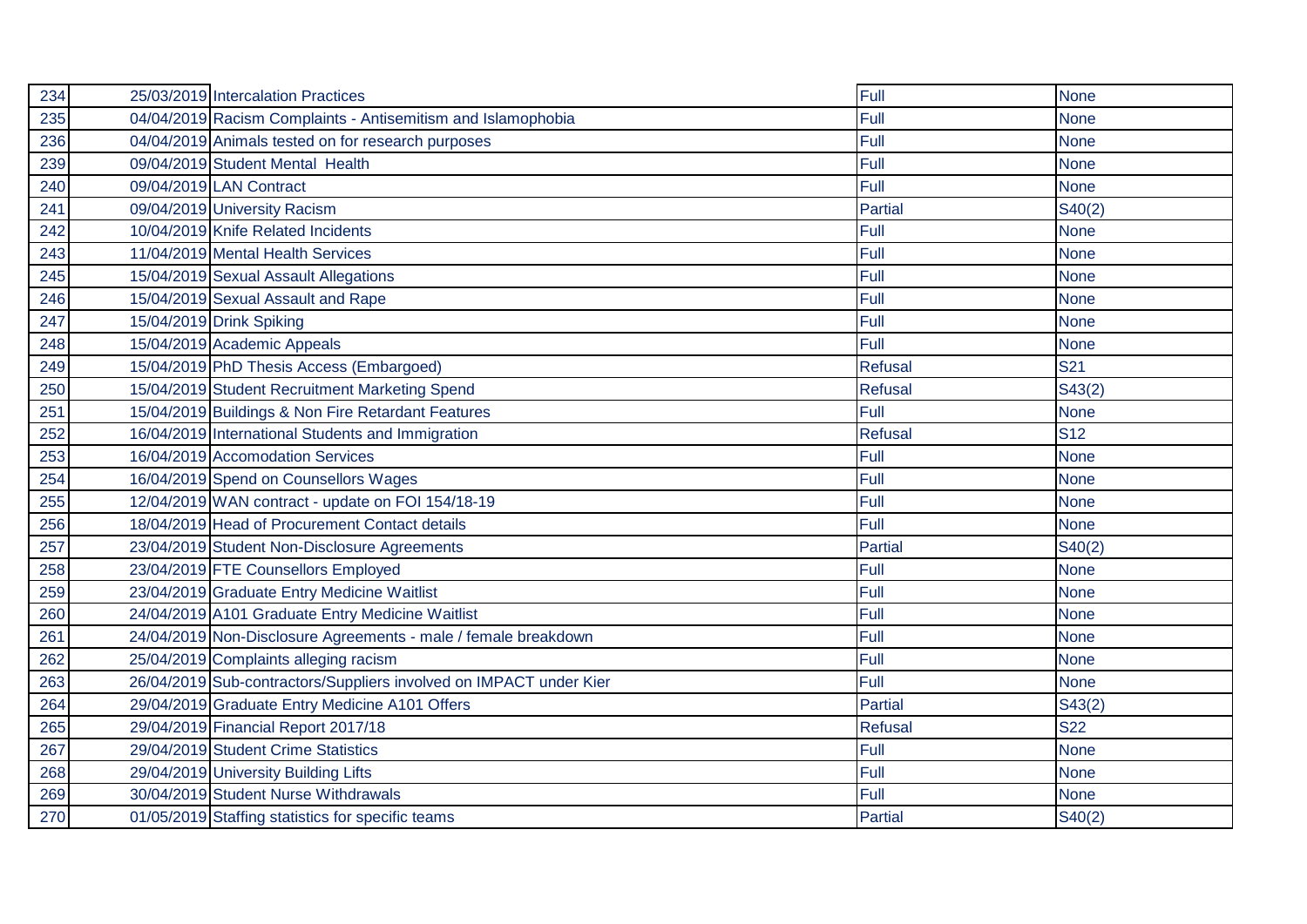| 271 |                        | 01/05/2019 IT Manager details                                           | Full           | <b>None</b>         |
|-----|------------------------|-------------------------------------------------------------------------|----------------|---------------------|
| 272 |                        | 03/05/2019 Annual Bullying Complaints Against Staff                     | <b>Refusal</b> | <b>S12</b>          |
| 273 |                        | 03/05/2019 Bullying Complaints Against Staff                            | <b>Refusal</b> | <b>S12</b>          |
| 274 |                        | 07/05/2019 Student Email Addresses                                      | <b>Refusal</b> | S40(2)              |
| 275 |                        | 07/05/2019 Incidents of Rape and Sexual Assault                         | Partial        | S40(2)              |
| 276 |                        | 09/05/2019 Sexual Assault Disciplinary Complaints                       | <b>Partial</b> | S40(2)              |
| 277 |                        | 09/05/2019 Single Use Plastic Cups                                      | Full           | <b>None</b>         |
| 278 |                        | 10/05/2019 Salaries and Bonuses of Current and Former Employees         | Full           | <b>None</b>         |
| 279 |                        | 15/05/2019 Staff Sick Days                                              | Full           | <b>None</b>         |
| 280 |                        | 15/05/2019 Mental Health and Wellbeing Support                          | Full           | <b>None</b>         |
| 281 | 07/05/2019 IT Services |                                                                         | Full           | <b>None</b>         |
| 283 |                        | 20/05/2019 Accommodation Allocation                                     | Full           | <b>None</b>         |
| 284 |                        | 21/05/2019 Delirium-Related Education                                   | Full           | <b>None</b>         |
| 285 |                        | 21/05/2019 No-Deal Brexit Planning - Documents produced in 2019         | Partial        | S40(2), S43(2)      |
| 286 |                        | 22/05/2019 specific Research Ethics Committee reference number          | Full           | <b>None</b>         |
| 287 |                        | 23/05/2019 Commercial Gas Appliances                                    | Full           | <b>None</b>         |
| 288 |                        | 23/05/2019 Medicine Waiting List                                        | Full           | <b>None</b>         |
| 290 |                        | 29/05/2019 Student Mental Health                                        | Full           | <b>None</b>         |
| 291 |                        | 30/05/2019 Staff Remuneration                                           | <b>Partial</b> | S43(2), S40(2), S22 |
| 292 |                        | 03/06/2019 Respiratory Teaching and Skills                              | Full           | <b>None</b>         |
| 293 |                        | 03/06/2019 Procurement Procedures                                       | Full           | <b>None</b>         |
| 294 |                        | 03/06/2019 Contracts Register                                           | Partial        | S40(2)              |
| 295 |                        | 04/06/2019 Degree results for BME and white students                    | Full           | <b>None</b>         |
| 296 | 05/06/2019 Hate Crime  |                                                                         | Partial        | S40(2)              |
| 297 |                        | 05/06/2019 Fitness to Practice (FTP) procedures                         | <b>Partial</b> | S40(2)              |
| 298 |                        | 06/06/2019 Student drop outs and reasons                                | Partial        | S40(2)              |
| 299 |                        | 06/06/2019 Staff Counselling Services and Occupational Health Referrals | <b>Refusal</b> | S12, S16            |
| 300 |                        | 11/06/2019 Cleaning Services Contract details                           | <b>Partial</b> | S43(2), S40(2)      |
| 302 |                        | 12/06/2019 Sexual Assault                                               | Full           | <b>None</b>         |
| 303 |                        | 14/06/2019 Student Safeguarding and Online Abuse                        | Full           | <b>None</b>         |
| 304 |                        | 14/06/2019 Contact Details for Head of Estates, Projects and Facilities | Full           | <b>None</b>         |
| 305 |                        | 17/06/2019 Staffing Structures                                          | <b>Partial</b> | S40(2)              |
| 307 |                        | 18/06/2019 Counselling Services and Wait Times                          | Full           | <b>None</b>         |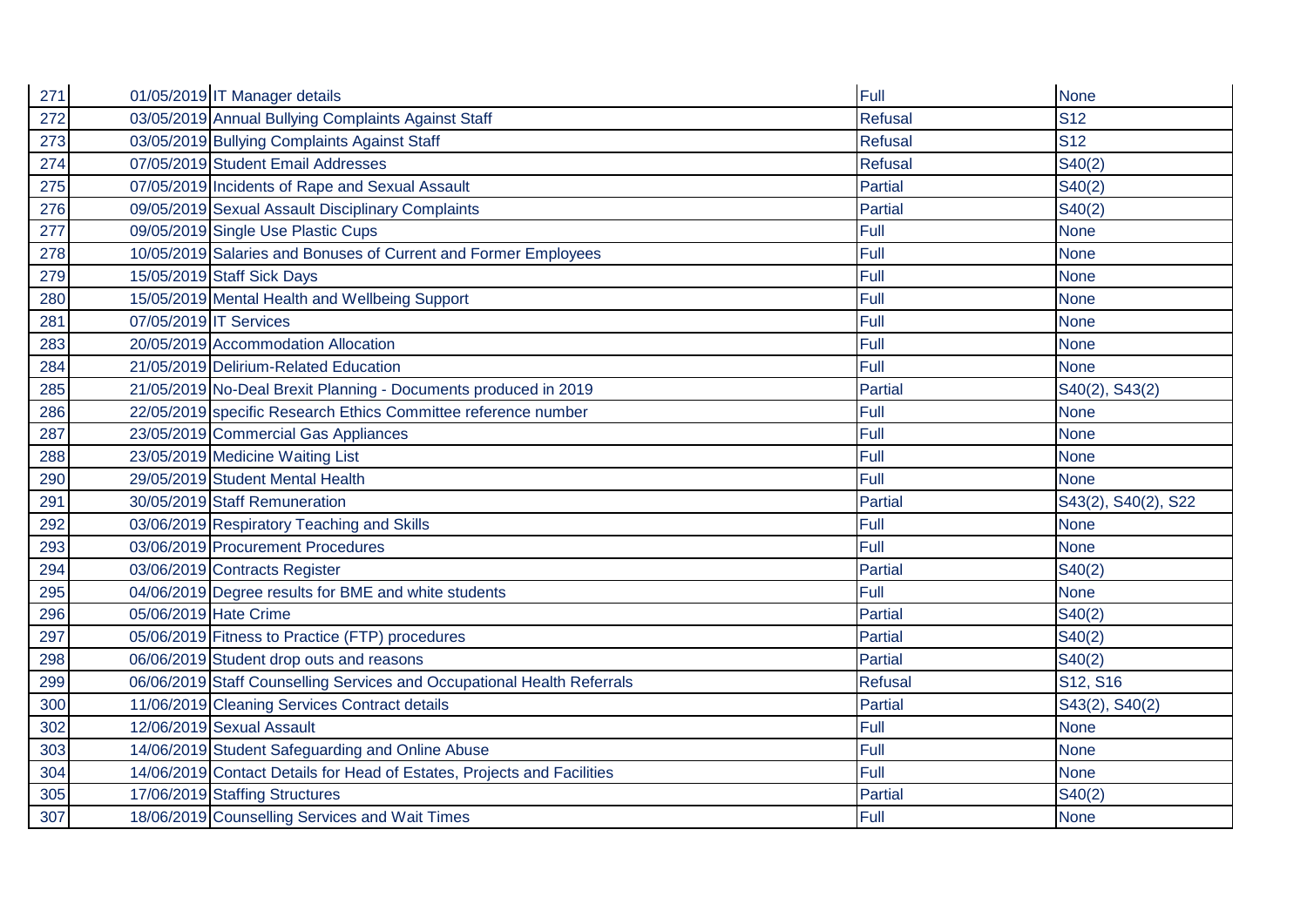| 308 | 20/06/2019 FOI / SAR Requests                                                            | Full           | <b>None</b> |
|-----|------------------------------------------------------------------------------------------|----------------|-------------|
| 309 | 21/06/2019 Data about the sponsored students of Ministry of Education in Qatar           | Full           | <b>None</b> |
| 310 | 21/06/2019 Telephone System Maintenance Contract                                         | Full           | <b>None</b> |
| 311 | 25/06/2019 Noise Complaints at Halls of Residence                                        | Full           | <b>None</b> |
| 312 | 25/06/2019 Total fines collected from students                                           | Full           | <b>None</b> |
| 313 | 25/05/2019 Turnitin Agreements                                                           | Full           | <b>None</b> |
| 314 | 26/06/2019 Property and Land owned by the University                                     | Full           | <b>None</b> |
| 315 | 26/06/2019 Referrals made to Prevent                                                     | Full           | <b>None</b> |
| 316 | 27/06/2019 Nursing Students Data                                                         | Full           | <b>None</b> |
| 317 | 27/06/2019 Graduation Ceremonies                                                         | Full           | <b>None</b> |
| 318 | 28/06/2019 Law and Criminology move to Bay Campus and planning permission info and costs | Full           | <b>None</b> |
| 319 | 28/06/2019 Closure of HSV - plans for further accommodation?                             | Full           | <b>None</b> |
| 320 | 28/06/2019 Information regarding new Pharmacy Course                                     | Full           | <b>None</b> |
| 321 | 01/07/2019 Wellbeing and Mental Health Services                                          | Full           | <b>None</b> |
| 322 | 03/07/2019 Gender Neutral Toilets                                                        | Full           | <b>None</b> |
| 323 | 03/07/2019 Vice-Chancellor relocation and office costs                                   | Full           | <b>None</b> |
| 324 | 03/07/2019 Bereavement Services                                                          | Full           | <b>None</b> |
| 325 | 03/07/2019 University spend on security and outsourced workers                           | Refusal        | S12, S16    |
| 326 | 08/07/2019 Sexual Misconduct / Harassment / Assault                                      | Partial        | S40(2)      |
| 327 | 08/07/2019 Appeals against final degree classification                                   | <b>Refusal</b> | S12, S16    |
| 329 | 09/07/2019 Medical School staff and student ethnicity breakdown                          | Full           | <b>None</b> |
| 330 | 11/07/2019 Accommodation Prices                                                          | Full           | <b>None</b> |
| 331 | 14/07/2019 Number of Student Bedrooms                                                    | Full           | <b>None</b> |
| 332 | 14/07/2019 Number of graduates from the Medical School                                   | Full           | <b>None</b> |
| 333 | 15/07/2019 Documents about the ICT Department                                            | Partial        | S40(2)      |
| 334 | 16/07/2019 Sexual Violence on students                                                   | Full           | <b>None</b> |
| 335 | 16/07/2019 Employees from EU27 nations who have ceased employment                        | Full           | <b>None</b> |
| 336 | 16/07/2019 Sexual Misconduct Allegations                                                 | Full           | <b>None</b> |
| 337 | 16/07/2019 University Investment Funds                                                   | Full           | <b>None</b> |
| 338 | 17/07/2019 Electronic Student Attendance systems                                         | Full           | <b>None</b> |
| 339 | 17/07/2019 BME Counsellors                                                               | Full           | <b>None</b> |
| 340 | 18/07/2019 Employees: Living Wages, Remuneration of over £150,500, Outside Contractors   | <b>Refusal</b> | S12, S16    |
| 341 | 19/07/2019 Decolonising the Curriculum and complaints of racism                          | Full           | <b>None</b> |